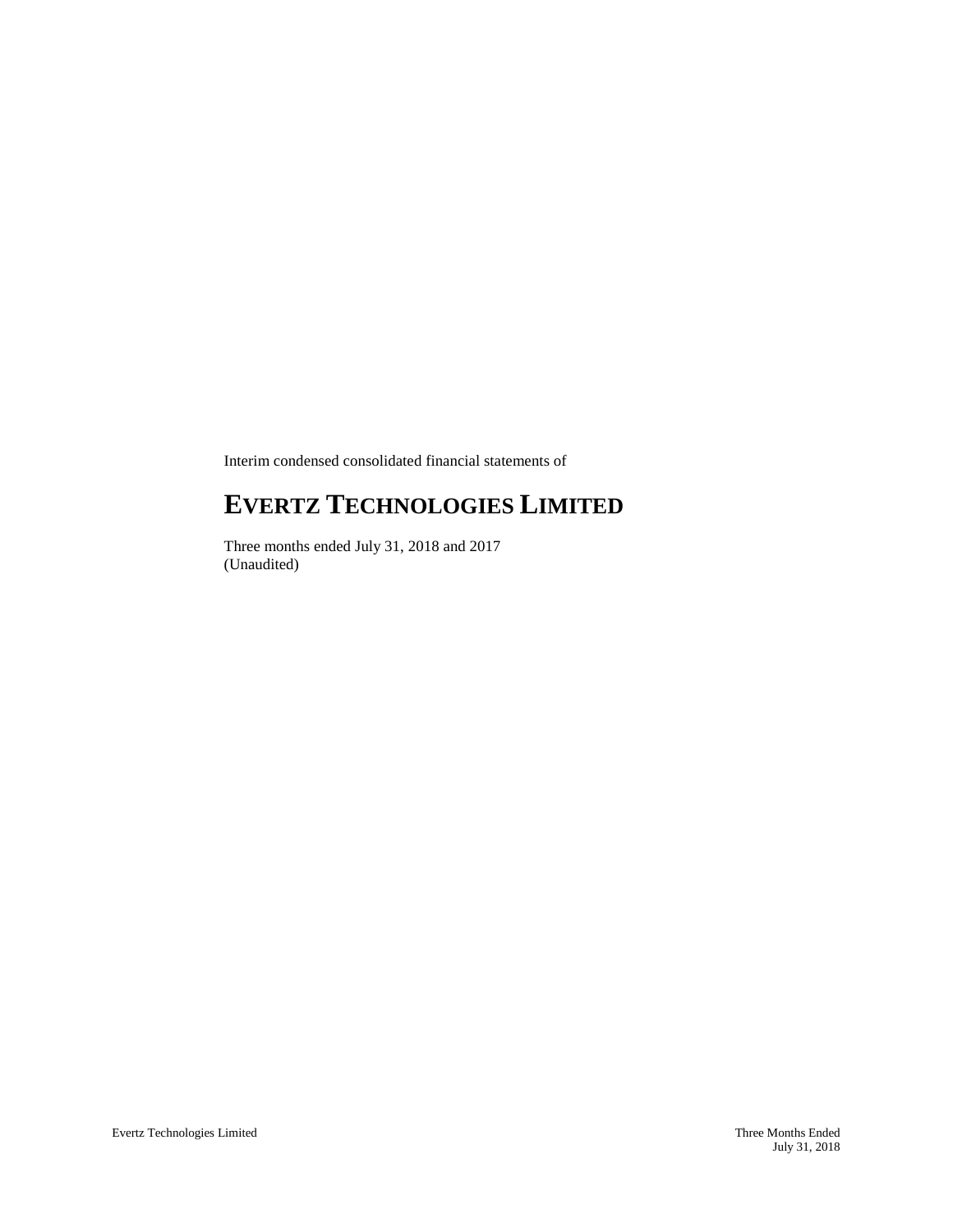## **MANAGEMENT REPORT**

The management of Evertz Technologies Limited ("Evertz" or the "Company") is responsible for the preparation of the accompanying interim condensed consolidated financial statements. The interim condensed consolidated financial statements have been prepared in accordance with International Financial Reporting Standards and are considered by management to present fairly the consolidated financial position, operating results and cash flows of the Company.

These interim condensed consolidated financial statements have not been reviewed by the auditor. These interim condensed consolidated financial statements are unaudited and include all adjustments, consisting of normal and recurring items, that management considers necessary for the fair presentation of the consolidated financial position, results of operations and cash flows.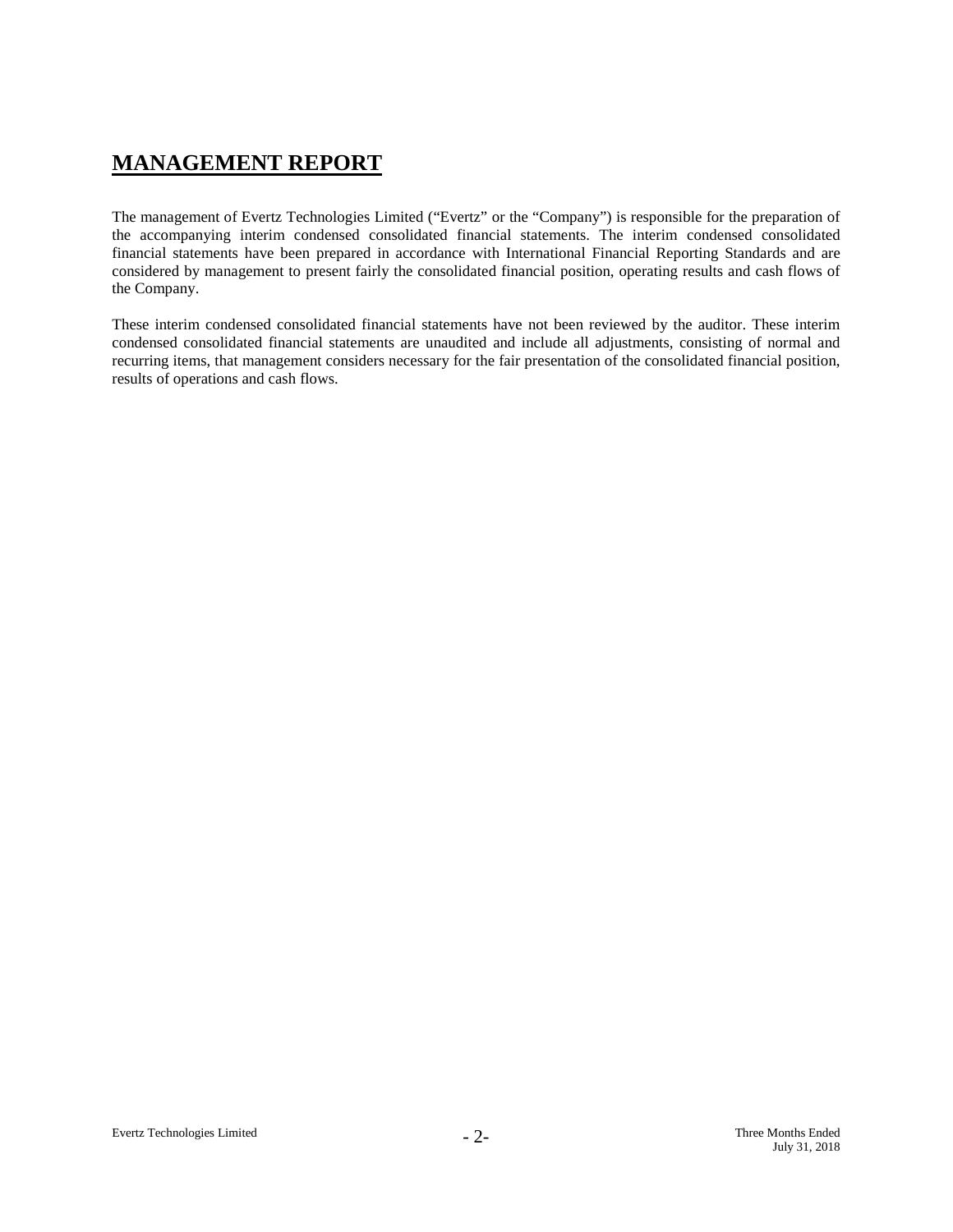Index to Financial Statements (Unaudited)

Interim condensed consolidated financial statements Three months ended July 31, 2018 and 2017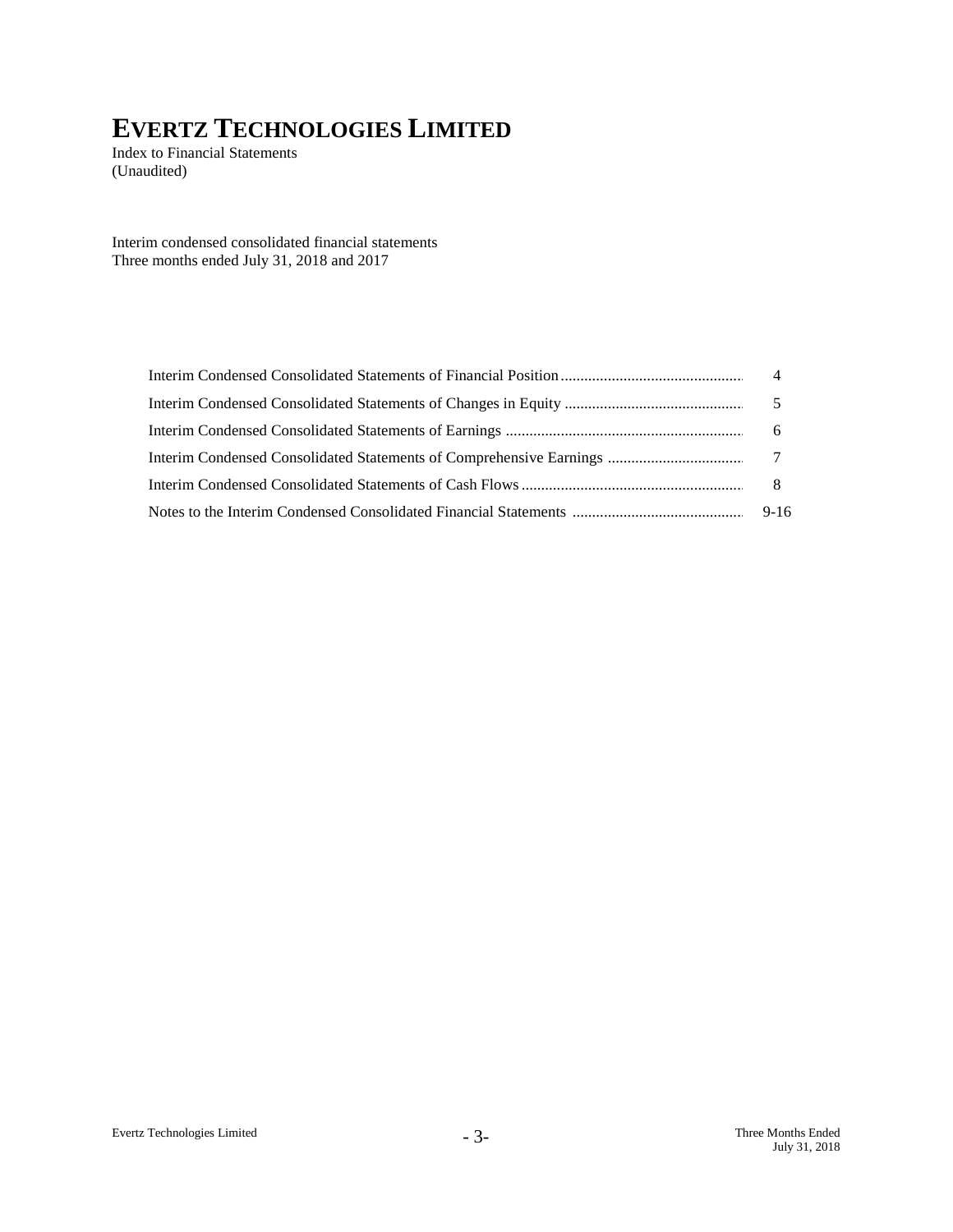Interim Condensed Consolidated Statements of Financial Position (Unaudited)

As at July 31, 2018 and April 30, 2018

(In thousands of Canadian dollars)

|                                           | July 31,      |            | April 30, |
|-------------------------------------------|---------------|------------|-----------|
|                                           | 2018          |            | 2018      |
| <b>Assets</b>                             |               |            |           |
| Current assets                            |               |            |           |
| Cash and cash equivalents                 | \$<br>91,720  | \$         | 94,184    |
| Marketable securities (note 2)            | 10,942        |            |           |
| Trade and other receivables               | 74,496        |            | 64,241    |
| Contract assets (note 13)                 | 16,016        |            | 21,830    |
| Prepaid expenses                          | 6,863         |            | 5,506     |
| Inventories                               | 167,109       |            | 168,070   |
|                                           | 367,146       |            | 353,831   |
|                                           |               |            |           |
| Property, plant and equipment (note 3)    | 47,261        |            | 47,915    |
| Goodwill                                  | 18,070        |            | 18,168    |
| Deferred income taxes                     | 738           |            | 1,201     |
|                                           | \$<br>433,215 | \$         | 421,115   |
|                                           |               |            |           |
| <b>Liabilities</b>                        |               |            |           |
| Current liabilities                       |               |            |           |
| Trade and other payables                  | \$<br>64,926  | \$         | 56,377    |
| Provisions (note 4)                       | 4,030         |            | 3,981     |
| Deferred revenue                          | 27,976        |            | 28,502    |
| Current portion of long term debt         | 481           |            | 383       |
| Income tax payable                        | 1,306         |            | 74        |
|                                           | 98,719        |            | 89,317    |
|                                           |               |            |           |
| Long term debt                            | 436           |            | 515       |
|                                           | 99,155        |            | 89,832    |
| <b>Equity</b>                             |               |            |           |
| Capital stock (note 9)                    | 138,976       |            | 138,675   |
| Share based payment reserve               | 7,916         |            | 7,885     |
|                                           |               |            |           |
| Accumulated other comprehensive earnings  | 1,042         |            | 2,149     |
| Retained earnings                         | 184,000       |            | 180,518   |
|                                           | 185,042       |            | 182,667   |
| Total equity attributable to shareholders | 331,934       |            | 329,227   |
| Non-controlling interest                  | 2,126         |            | 2,056     |
|                                           | 334,060       |            | 331,283   |
|                                           | \$<br>433,215 | $\sqrt{3}$ | 421,115   |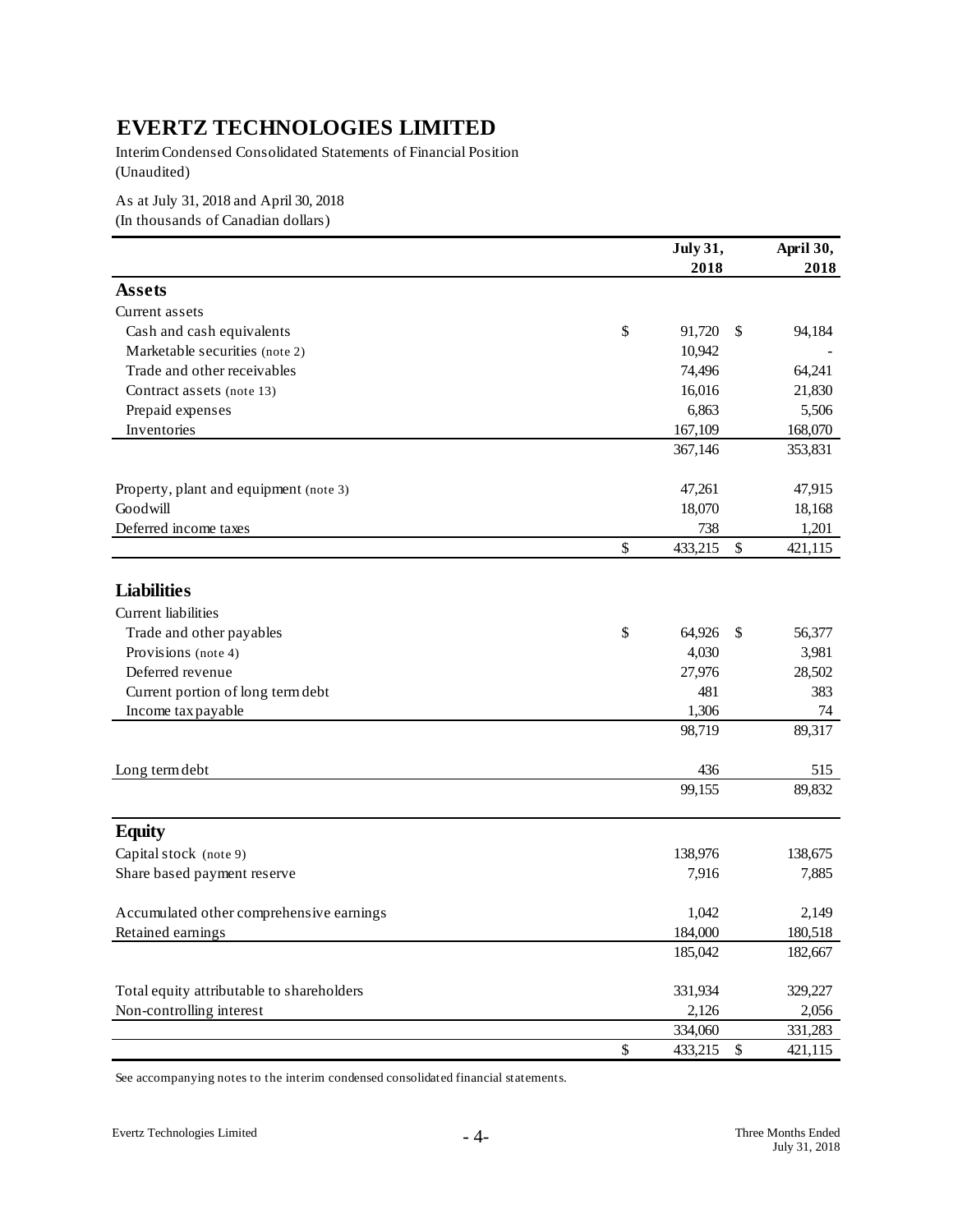Interim Condensed Consolidated Statements of Changes in Equity (Unaudited)

Three month periods ended July 31, 2018 and 2017 (In thousands of Canadian dollars)

|                                                 |                      |                          | Accumulated        |           |                    | Total           |                 |             |           |
|-------------------------------------------------|----------------------|--------------------------|--------------------|-----------|--------------------|-----------------|-----------------|-------------|-----------|
|                                                 |                      | Share-based              | other              |           |                    | equity          | Non-            |             |           |
|                                                 | Capital              | payment                  | comprehensive      | Retained  |                    | attributable to | controlling     |             | Total     |
|                                                 | stock                | reserve                  | earnings           | earnings  |                    | shareholders    | interest        |             | Equity    |
| Balance at April 30, 2017                       | \$124,695            | \$<br>10,091             | \$<br>747          | \$182,297 | \$                 | 317,830         | \$<br>3,943     | \$          | 321,773   |
|                                                 |                      |                          |                    |           |                    |                 |                 |             |           |
| Net earnings for the period                     |                      |                          |                    | 13,078    |                    | 13,078          | 114             |             | 13,192    |
| Foreign currency translation                    |                      |                          |                    |           |                    |                 |                 |             |           |
| adjustment                                      |                      |                          | (1, 116)           |           |                    | (1, 116)        | (153)           |             | (1,269)   |
| Total comprehensive earnings for the period     | \$<br>$\overline{a}$ | \$<br>$\overline{a}$     | \$<br>$(1,116)$ \$ | 13,078    | \$                 | 11,962          | \$<br>$(39)$ \$ |             | 11,923    |
| Dividends declared                              |                      | $\overline{\phantom{a}}$ |                    | (13,689)  |                    | (13,689)        | (500)           |             | (14, 189) |
| Share based compensation expense                |                      | 241                      |                    |           |                    | 241             |                 |             | 241       |
| Exercise of employee stock options              | 4,559                |                          |                    |           |                    | 4,559           |                 |             | 4,559     |
| Transfer on stock option exercise               | 1,252                | (1,252)                  |                    |           |                    |                 |                 |             |           |
| Balance at July 31, 2017                        | \$130,506            | \$<br>9,080              | \$<br>(369)        | \$181,686 | \$                 | 320,903         | \$<br>3,404     |             | \$324,307 |
|                                                 |                      |                          |                    |           |                    |                 |                 |             |           |
| Balance at April 30, 2018                       | \$138,675            | \$<br>7,885              | \$<br>2,149        | \$180,518 | \$                 | 329,227         | \$<br>2,056     |             | \$331,283 |
| Net earnings for the period                     |                      |                          |                    | 17,273    |                    | 17,273          | 88              |             | 17,361    |
| Foreign currency translation                    |                      |                          |                    |           |                    |                 |                 |             |           |
| adjustment                                      |                      |                          | (1,107)            |           |                    | (1,107)         | (18)            |             | (1,125)   |
| Total comprehensive earnings for the period     | \$<br>$\overline{a}$ | \$<br>$\mathbf{r}$       | \$<br>$(1,107)$ \$ | 17,273    | $\mathbf{\hat{s}}$ | 16,166          | \$<br>70        | $\mathbf S$ | 16,236    |
| Dividends declared                              |                      | $\overline{\phantom{a}}$ |                    | (13,770)  |                    | (13,770)        |                 |             | (13,770)  |
| Impact of change in accounting policy (note 13) |                      |                          |                    | (21)      |                    | (21)            |                 |             | (21)      |
| Share based compensation expense                |                      | 80                       |                    |           |                    | 80              |                 |             | 80        |
| Exercise of employee stock options              | 252                  |                          |                    |           |                    | 252             |                 |             | 252       |
| Transfer on stock option exercise               | 49                   | (49)                     |                    |           |                    |                 |                 |             |           |
| Balance at July 31, 2018                        | \$138.976            | \$<br>7.916              | \$<br>1.042        | \$184,000 | \$                 | 331.934         | \$<br>2.126     |             | \$334,060 |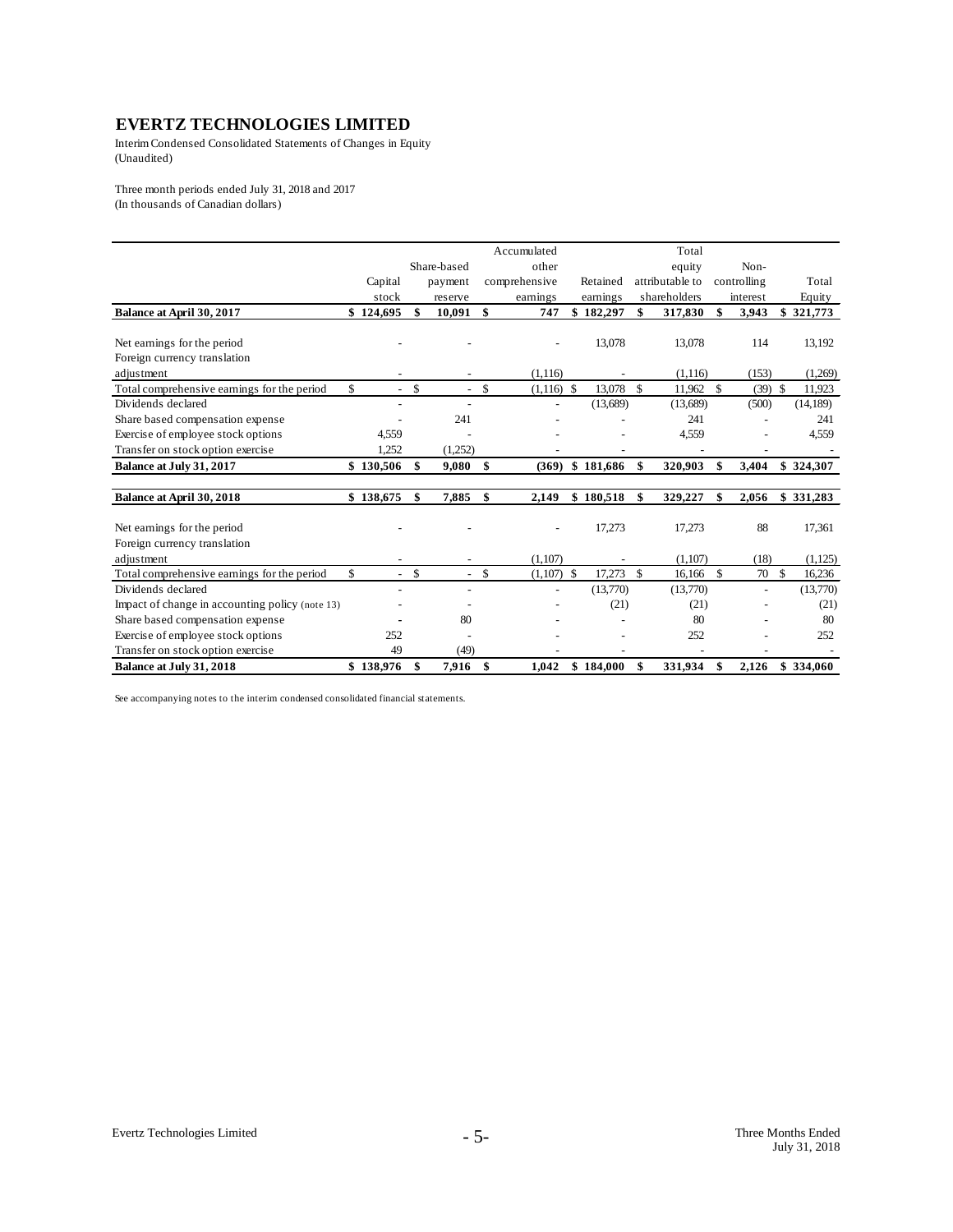Interim Condensed Consolidated Statements of Earnings (Unaudited)

Three month periods ended July 31, 2018 and 2017

(In thousands of Canadian dollars, except per share amounts)

|                                                       | Three months  | Three months  |
|-------------------------------------------------------|---------------|---------------|
|                                                       | July 31, 2018 | July 31, 2017 |
| Revenue (note 10 and 13)                              | \$<br>103,089 | \$<br>109,009 |
| Cost of goods sold                                    | 44,311        | 47,848        |
| Gross margin                                          | 58,778        | 61,161        |
| Expenses                                              |               |               |
| Selling, administrative and general (note 6)          | 17,244        | 17,924        |
| Research and development                              | 21,320        | 19,272        |
| Investment tax credits                                | (2,003)       | (2,451)       |
| Foreign exchange (gain) loss                          | (1,072)       | 8,244         |
|                                                       | 35,489        | 42,989        |
|                                                       | 23,289        | 18,172        |
| Finance income                                        | 359           | 101           |
| Finance costs                                         | (426)         | (48)          |
| Other income and expenses                             | 135           | 29            |
| Earnings before income taxes                          | 23,357        | 18,254        |
| Provision for (recovery of) income taxes              |               |               |
| Current                                               | 5,618         | 5,855         |
| Deferred                                              | 378           | (793)         |
|                                                       | 5,996         | 5,062         |
| Net earnings for the period                           | 17,361        | 13,192        |
| Net earnings attributable to non-controlling interest | 88            | 114           |
| Net earnings attributable to shareholders             | 17,273        | 13,078        |
| Net earnings for the period                           | \$<br>17,361  | \$<br>13,192  |
| Earnings per share (note 12)                          |               |               |
| Basic                                                 | \$<br>0.23    | \$<br>0.17    |
| Diluted                                               | \$<br>0.23    | \$<br>0.17    |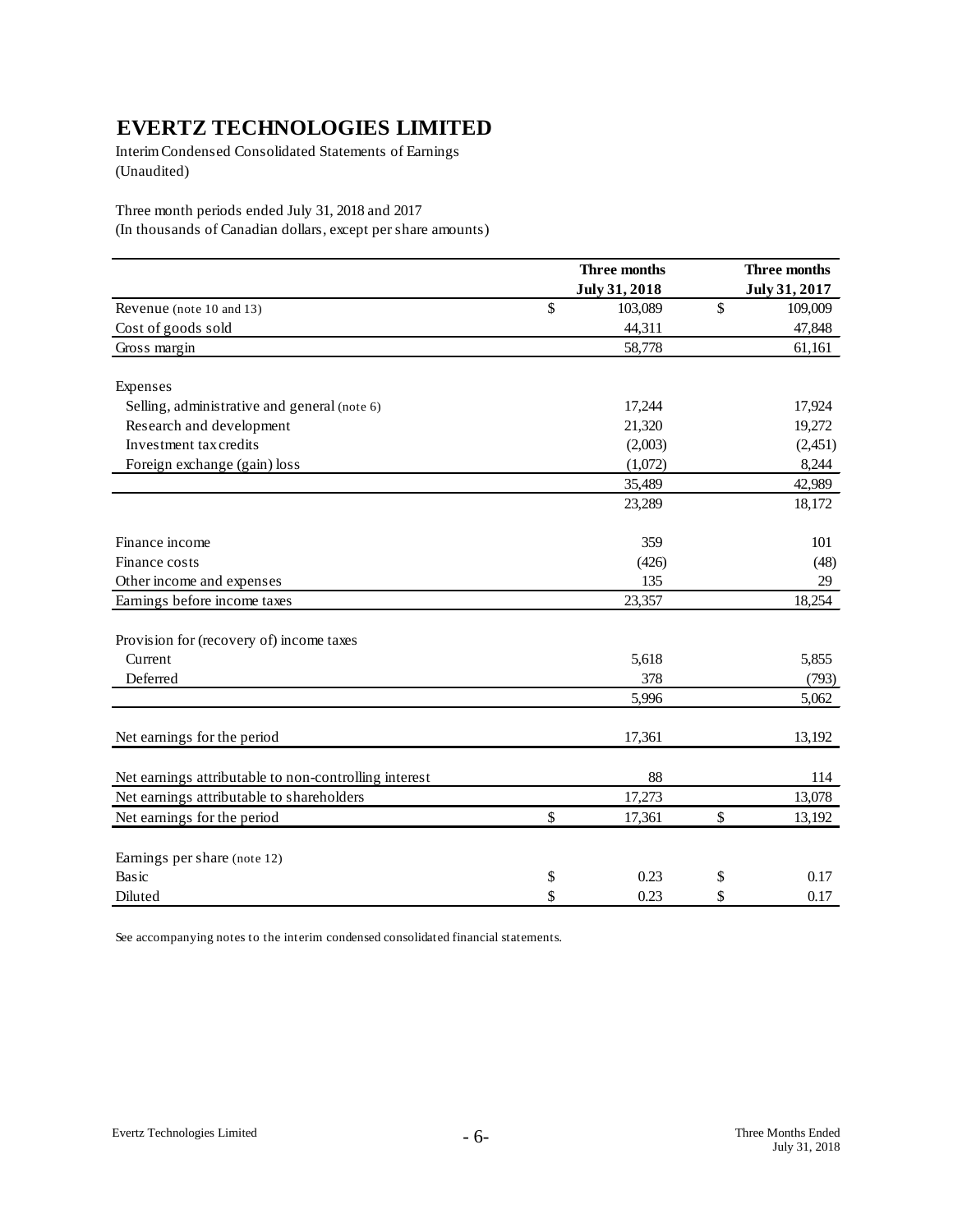Interim Condensed Consolidated Statements of Comprehensive Earnings (Unaudited)

Three months ended July 31, 2018 and 2017 (In thousands of Canadian dollars)

|                                                                 | Three months ended |   | Three months ended |
|-----------------------------------------------------------------|--------------------|---|--------------------|
|                                                                 | July 31, 2018      |   | July 31, 2017      |
| Net earnings for the period                                     | \$<br>17,361       |   | 13,192             |
| Items that may be reclassified to net earnings:                 |                    |   |                    |
| Foreign currency translation adjustment                         | (1,125)            |   | (1,269)            |
|                                                                 |                    |   |                    |
| Comprehensive earnings                                          | 16,236             |   | 11,923             |
|                                                                 |                    |   |                    |
| Comprehensive earnings attributable to non-controlling interest | \$<br>70           | S | (39)               |
| Comprehensive earnings attributable to shareholders             | 16,166             |   | 11,962             |
| Comprehensive earnings                                          | 16,236             |   | 11,923             |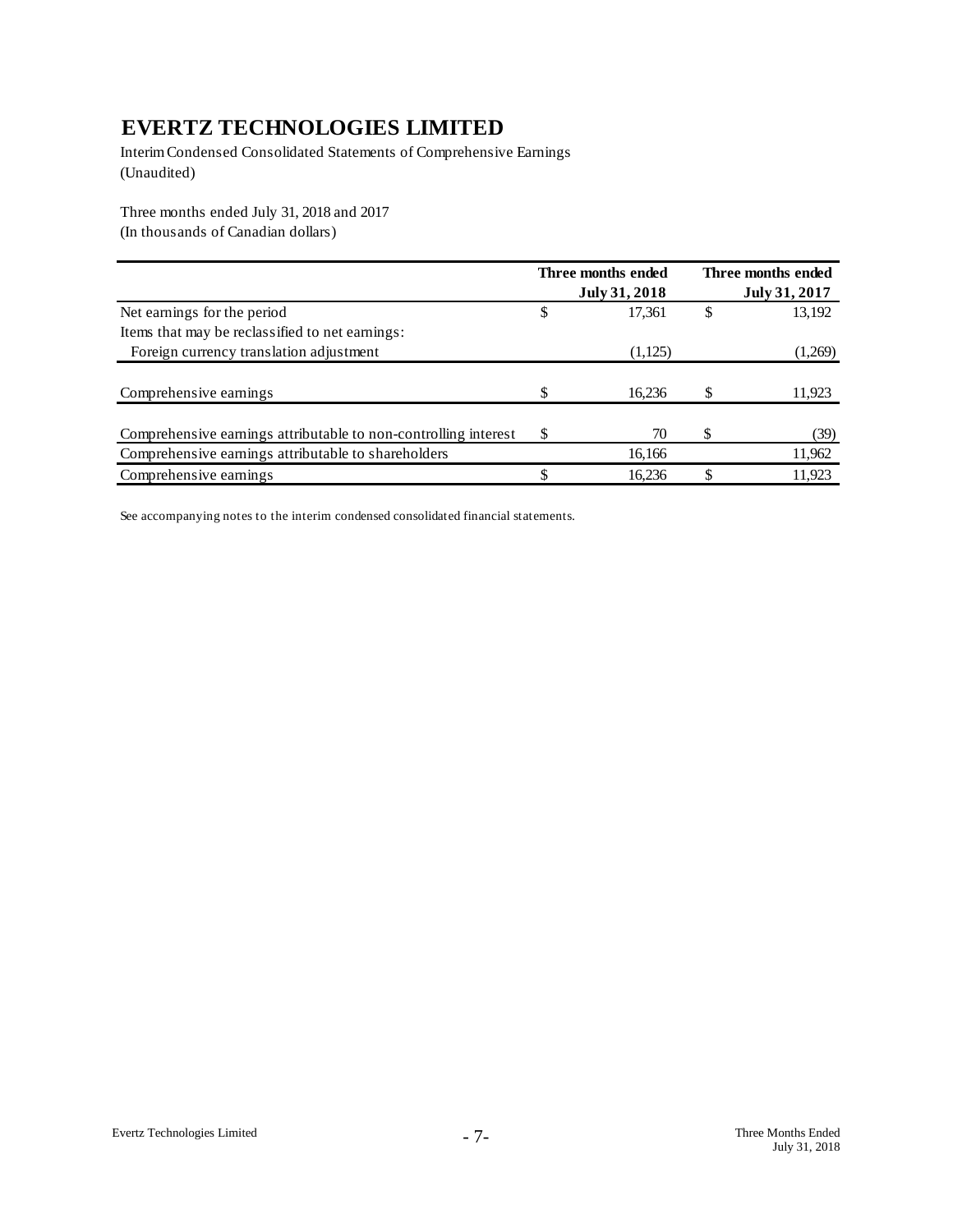Interim Condensed Consolidated Statements of Cash Flows (Unaudited)

Three months ended July 31, 2018 and 2017 (In thousands of Canadian dollars)

| July 31, 2018<br>July 31, 2017<br>Operating activities<br>Net earnings for the period<br>\$<br>\$<br>17,361<br>13,192<br>Add: Items not involving cash<br>Depreciation of property, plant and equipment<br>2,856<br>2,663<br>(Gain) loss on disposal of property, plant and equipment<br>(53)<br>(1)<br>Unrealized (gain) loss on marketable securities<br>(103)<br>Share-based compensation (note 8)<br>80<br>241<br>Interest expense<br>3<br>7<br>Deferred income tax expense<br>378<br>(793)<br>20,329<br>15,502<br>3,404<br>3,615<br>Current tax expenses, net of investment tax credits<br>Income taxes paid<br>(5,755)<br>(2,467)<br>Changes in non-cash working capital items (note 7)<br>2,760<br>19,044<br>32,195<br>Cash provided by operating activities<br>24,237<br>Investing activities<br>Acquisition of property, plant and equipment<br>(2,266)<br>(3,102)<br>Proceeds from disposal of property, plant and equipment<br>106<br>4<br>Acquisition of marketable securities<br>(10, 839)<br>Cash used in investing activites<br>(3,098)<br>(12,999)<br>Financing activities<br>Repayment of long term debt<br>35<br>(57)<br>Interest paid<br>(3)<br>(7)<br>Dividends paid<br>(13,689)<br>(13,770)<br>Dividends paid by subsidiaries to non-controlling interests<br>(500) |
|------------------------------------------------------------------------------------------------------------------------------------------------------------------------------------------------------------------------------------------------------------------------------------------------------------------------------------------------------------------------------------------------------------------------------------------------------------------------------------------------------------------------------------------------------------------------------------------------------------------------------------------------------------------------------------------------------------------------------------------------------------------------------------------------------------------------------------------------------------------------------------------------------------------------------------------------------------------------------------------------------------------------------------------------------------------------------------------------------------------------------------------------------------------------------------------------------------------------------------------------------------------------------------------|
|                                                                                                                                                                                                                                                                                                                                                                                                                                                                                                                                                                                                                                                                                                                                                                                                                                                                                                                                                                                                                                                                                                                                                                                                                                                                                          |
|                                                                                                                                                                                                                                                                                                                                                                                                                                                                                                                                                                                                                                                                                                                                                                                                                                                                                                                                                                                                                                                                                                                                                                                                                                                                                          |
|                                                                                                                                                                                                                                                                                                                                                                                                                                                                                                                                                                                                                                                                                                                                                                                                                                                                                                                                                                                                                                                                                                                                                                                                                                                                                          |
|                                                                                                                                                                                                                                                                                                                                                                                                                                                                                                                                                                                                                                                                                                                                                                                                                                                                                                                                                                                                                                                                                                                                                                                                                                                                                          |
|                                                                                                                                                                                                                                                                                                                                                                                                                                                                                                                                                                                                                                                                                                                                                                                                                                                                                                                                                                                                                                                                                                                                                                                                                                                                                          |
|                                                                                                                                                                                                                                                                                                                                                                                                                                                                                                                                                                                                                                                                                                                                                                                                                                                                                                                                                                                                                                                                                                                                                                                                                                                                                          |
|                                                                                                                                                                                                                                                                                                                                                                                                                                                                                                                                                                                                                                                                                                                                                                                                                                                                                                                                                                                                                                                                                                                                                                                                                                                                                          |
|                                                                                                                                                                                                                                                                                                                                                                                                                                                                                                                                                                                                                                                                                                                                                                                                                                                                                                                                                                                                                                                                                                                                                                                                                                                                                          |
|                                                                                                                                                                                                                                                                                                                                                                                                                                                                                                                                                                                                                                                                                                                                                                                                                                                                                                                                                                                                                                                                                                                                                                                                                                                                                          |
|                                                                                                                                                                                                                                                                                                                                                                                                                                                                                                                                                                                                                                                                                                                                                                                                                                                                                                                                                                                                                                                                                                                                                                                                                                                                                          |
|                                                                                                                                                                                                                                                                                                                                                                                                                                                                                                                                                                                                                                                                                                                                                                                                                                                                                                                                                                                                                                                                                                                                                                                                                                                                                          |
|                                                                                                                                                                                                                                                                                                                                                                                                                                                                                                                                                                                                                                                                                                                                                                                                                                                                                                                                                                                                                                                                                                                                                                                                                                                                                          |
|                                                                                                                                                                                                                                                                                                                                                                                                                                                                                                                                                                                                                                                                                                                                                                                                                                                                                                                                                                                                                                                                                                                                                                                                                                                                                          |
|                                                                                                                                                                                                                                                                                                                                                                                                                                                                                                                                                                                                                                                                                                                                                                                                                                                                                                                                                                                                                                                                                                                                                                                                                                                                                          |
|                                                                                                                                                                                                                                                                                                                                                                                                                                                                                                                                                                                                                                                                                                                                                                                                                                                                                                                                                                                                                                                                                                                                                                                                                                                                                          |
|                                                                                                                                                                                                                                                                                                                                                                                                                                                                                                                                                                                                                                                                                                                                                                                                                                                                                                                                                                                                                                                                                                                                                                                                                                                                                          |
|                                                                                                                                                                                                                                                                                                                                                                                                                                                                                                                                                                                                                                                                                                                                                                                                                                                                                                                                                                                                                                                                                                                                                                                                                                                                                          |
|                                                                                                                                                                                                                                                                                                                                                                                                                                                                                                                                                                                                                                                                                                                                                                                                                                                                                                                                                                                                                                                                                                                                                                                                                                                                                          |
|                                                                                                                                                                                                                                                                                                                                                                                                                                                                                                                                                                                                                                                                                                                                                                                                                                                                                                                                                                                                                                                                                                                                                                                                                                                                                          |
|                                                                                                                                                                                                                                                                                                                                                                                                                                                                                                                                                                                                                                                                                                                                                                                                                                                                                                                                                                                                                                                                                                                                                                                                                                                                                          |
|                                                                                                                                                                                                                                                                                                                                                                                                                                                                                                                                                                                                                                                                                                                                                                                                                                                                                                                                                                                                                                                                                                                                                                                                                                                                                          |
|                                                                                                                                                                                                                                                                                                                                                                                                                                                                                                                                                                                                                                                                                                                                                                                                                                                                                                                                                                                                                                                                                                                                                                                                                                                                                          |
|                                                                                                                                                                                                                                                                                                                                                                                                                                                                                                                                                                                                                                                                                                                                                                                                                                                                                                                                                                                                                                                                                                                                                                                                                                                                                          |
|                                                                                                                                                                                                                                                                                                                                                                                                                                                                                                                                                                                                                                                                                                                                                                                                                                                                                                                                                                                                                                                                                                                                                                                                                                                                                          |
|                                                                                                                                                                                                                                                                                                                                                                                                                                                                                                                                                                                                                                                                                                                                                                                                                                                                                                                                                                                                                                                                                                                                                                                                                                                                                          |
| Capital stock issued<br>252<br>4,559                                                                                                                                                                                                                                                                                                                                                                                                                                                                                                                                                                                                                                                                                                                                                                                                                                                                                                                                                                                                                                                                                                                                                                                                                                                     |
| Cash used in financing activities<br>(13, 486)<br>(9,694)                                                                                                                                                                                                                                                                                                                                                                                                                                                                                                                                                                                                                                                                                                                                                                                                                                                                                                                                                                                                                                                                                                                                                                                                                                |
| Effect of exchange rates on cash and cash equivalents<br>(216)<br>(889)                                                                                                                                                                                                                                                                                                                                                                                                                                                                                                                                                                                                                                                                                                                                                                                                                                                                                                                                                                                                                                                                                                                                                                                                                  |
| (Decrease) increase in cash and cash equivalents<br>(2,464)<br>18,514                                                                                                                                                                                                                                                                                                                                                                                                                                                                                                                                                                                                                                                                                                                                                                                                                                                                                                                                                                                                                                                                                                                                                                                                                    |
| 94,184<br>54,274<br>Cash and cash equivalents beginning of period                                                                                                                                                                                                                                                                                                                                                                                                                                                                                                                                                                                                                                                                                                                                                                                                                                                                                                                                                                                                                                                                                                                                                                                                                        |
| \$<br>\$<br>Cash and cash equivalents end of period<br>91,720<br>72,788                                                                                                                                                                                                                                                                                                                                                                                                                                                                                                                                                                                                                                                                                                                                                                                                                                                                                                                                                                                                                                                                                                                                                                                                                  |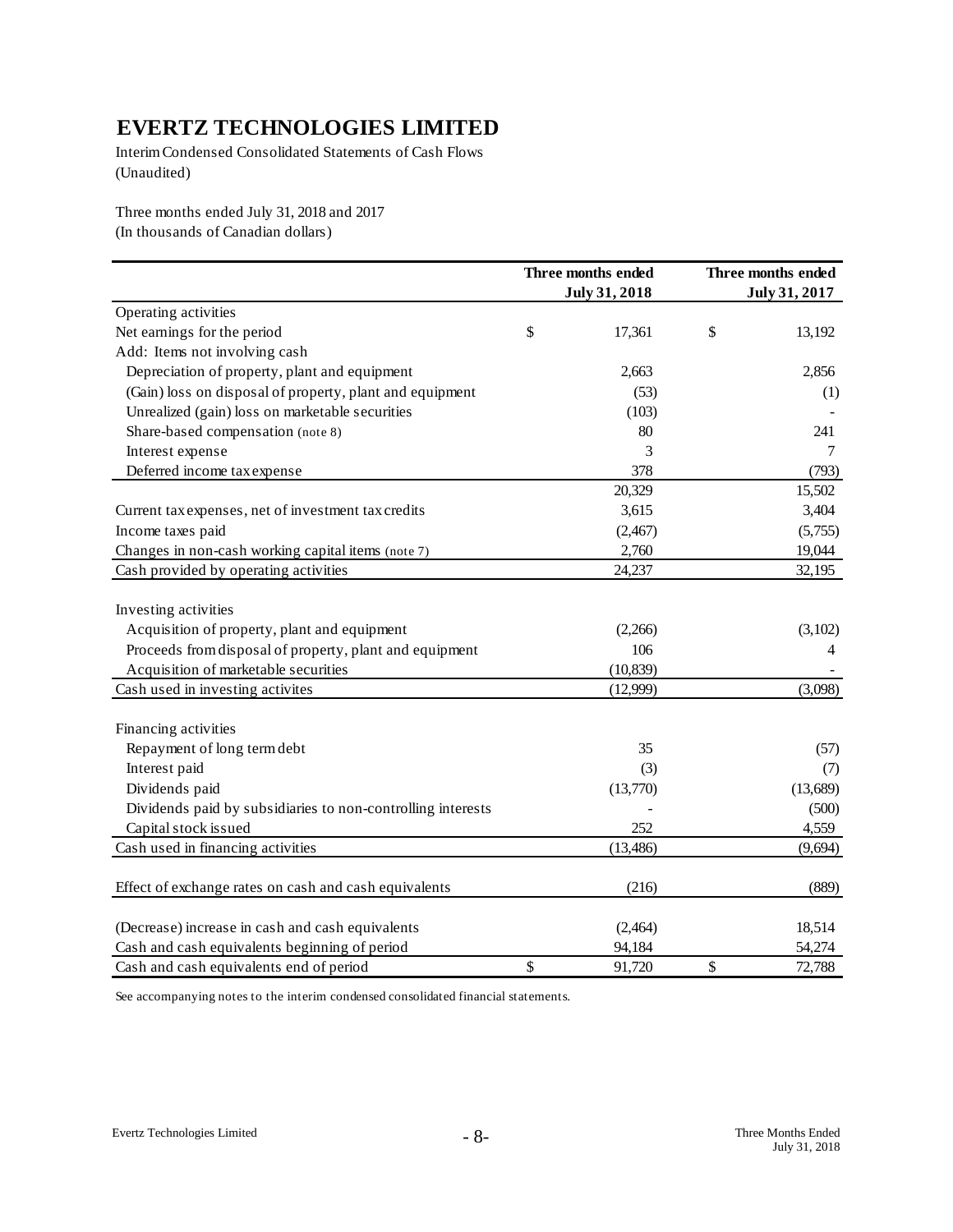## **NOTES TO THE INTERIM CONDENSED CONSOLIDATED FINANCIAL STATEMENTS**

Three months ended July 31, 2018 and 2017

(in thousands of Canadian dollars, except for "number of common shares", "number of options" and "per share" information)

Evertz Technologies Limited ("Evertz" or the "Company") is incorporated under the *Canada Business Corporations Act*. The Company is incorporated and domiciled in Canada and the registered head office is located at 5292 John Lucas Drive, Burlington, Ontario, Canada. The Company is a leading supplier of software, equipment and technology solutions to content creators, broadcasters, specialty channels and television service providers. The Company designs, manufactures and distributes video and audio infrastructure solutions for the production, post– production, broadcast and telecommunications markets.

## **1. STATEMENT OF COMPLIANCE**

These interim condensed consolidated financial statements have been prepared in accordance with International Financial Reporting Standards ("IFRS") as issued by the International Accounting Standards Board ("IASB") and under International Accounting Standard ("IAS") 34 "Interim Financial Reporting" using the same accounting policies as described in the Company's consolidated financial statements for the year ended April 30, 2018, except for new accounting policies that were adopted on May 1, 2018 as described in Note 2.

These interim condensed consolidated financial statements do not include all information and note disclosures required by IFRS for annual financial statements, and therefore; should be read in conjunction with the April 30, 2018 annual consolidated financial statements.

These interim condensed consolidated financial statements were authorized for issue by the Board of Directors on September 11, 2018.

## **2. SIGNIFICANT ACCOUNTING POLICIES**

## **Changes in Accounting Policies**

### *Financial Instruments*

IFRS 9, *Financial instruments* ("IFRS 9") was issued by the IASB in July 2014 and will replace IAS 39, *Financial Instruments: Recognition and Measurement* ("IAS 39"). IFRS 9 includes a logical model for classification and measurement of financial assets; a single, forward looking "expected credit loss" impairment model and a substantially reformed approach to hedge accounting to better link the economics of risk management with its accounting treatment. The Company adopted IFRS 9 on May 1, 2018. See Note 13 for the new policy and further details.

During the quarter ended July 31, 2018, marketable securities were acquired. The available for sale financial assets are initially measured at cost, plus any transaction costs attributable to their acquisition. After initial recognition, marketable securities are measured at their fair value with changes being recorded through profit or loss. Fair value is obtained through quoted prices in active markets for identical assets.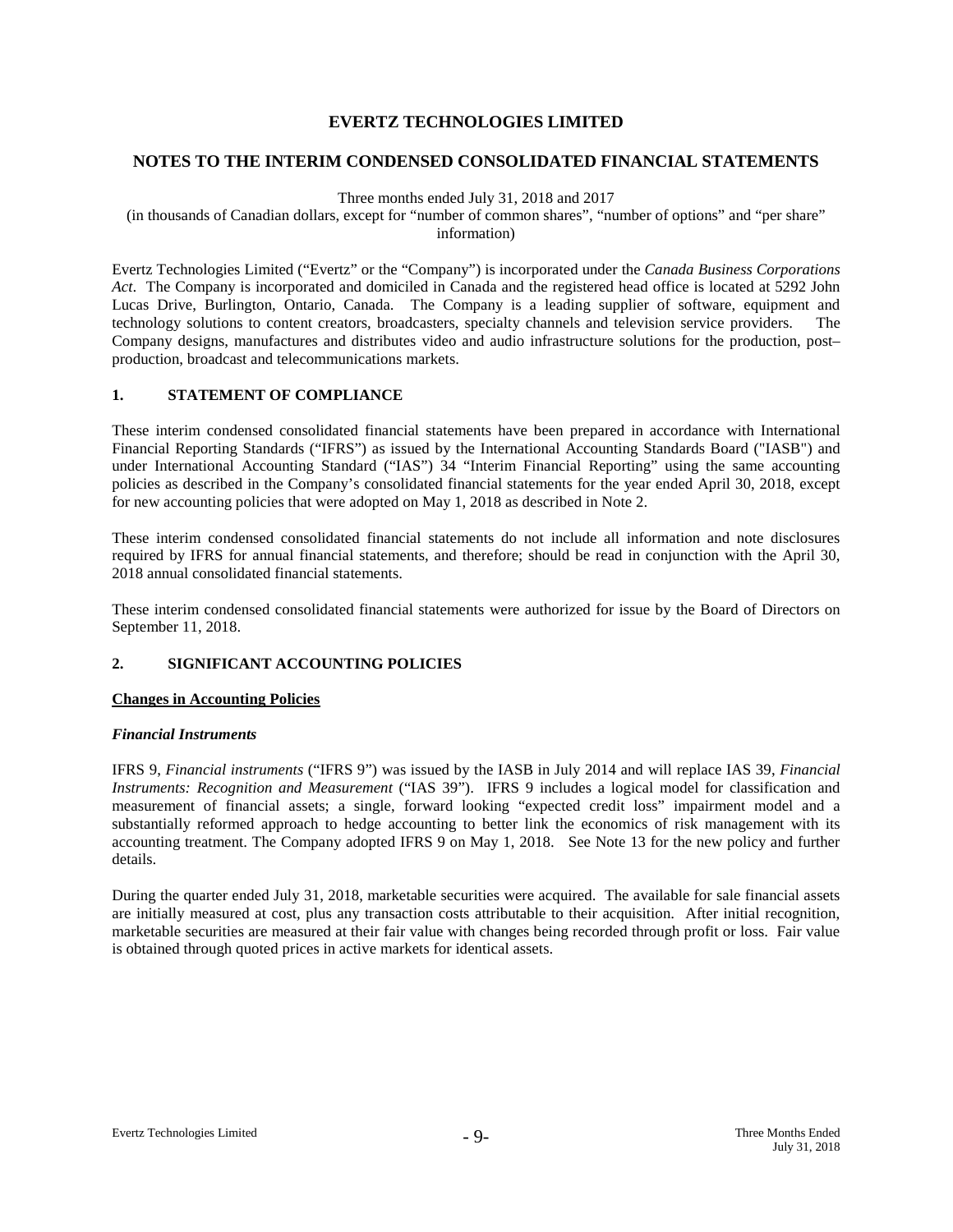*Note #2 continued …*

### *Revenue*

IFRS 15, *Revenue from contracts with customers* ("IFRS 15") was issued by the IASB in May 2014 to replace IAS 11, *Construction Contracts* and IAS 18, *Revenue* and other interpretive guidance associated with revenue recognition. IFRS 15 provides a single, principles-based five-step model to be applied to all contracts with customers to determine how and when to recognize revenue. The Company has adopted IFRS 15 with an initial adoption date of May 1, 2018. The Company utilized the modified retrospective approach to adopt the new standard and therefore, the comparative information has not been restated and continues to be reported under IAS 18 and IAS 11. See note 13 for the new policy and further details.

## **New and Revised IFRSs Issued but Not Yet Effective**

### **Leases**

IFRS 16, *Leases* ("IFRS 16") was issued by the IASB in January 2016 and will replace IAS 17, *Leases.* IFRS 16 introduces a single accounting model for lessees to bring leases on-balance sheet while lessor accounting remains largely unchanged. IFRS 16 is effective for annual periods beginning on or after January 1, 2019. The total amount of future lease commitments as at July 31, 2018 is \$40,215. The Company has not yet determined the final impact of the adoption of the following standards and intends to disclose the estimated financial effects of the adoption of IFRS 16 in our 2019 annual consolidated financial statements.

## **3. PROPERTY, PLANT AND EQUIPMENT**

|                                     |         | July 31, 2018<br>April 30, 2018 |                     |    |               |   |         |    |                     |    |          |  |
|-------------------------------------|---------|---------------------------------|---------------------|----|---------------|---|---------|----|---------------------|----|----------|--|
|                                     |         |                                 | Accumulated         |    | Carrying      |   |         |    | <b>Accumulated</b>  |    | Carrying |  |
|                                     | Cost    |                                 | <b>Depreciation</b> |    | <b>Amount</b> |   | Cost    |    | <b>Depreciation</b> |    | Amount   |  |
| Office furniture and equipment<br>D | 3,910   | \$                              | 2,291               | \$ | 1,619         | S | 3.881   | \$ | 2,262               | \$ | 1,619    |  |
| Research and development equipment  | 37,174  |                                 | 24,319              |    | 12,855        |   | 36,756  |    | 23,529              |    | 13,227   |  |
| Airplanes                           | 10,806  |                                 | 7.624               |    | 3,182         |   | 10,806  |    | 7.514               |    | 3,292    |  |
| Machinery and equipment             | 62,147  |                                 | 46,847              |    | 15,300        |   | 61,880  |    | 46,654              |    | 15,226   |  |
| Leaseholds                          | 8.725   |                                 | 4,633               |    | 4,092         |   | 8.620   |    | 4,486               |    | 4,134    |  |
| Land                                | 2,395   |                                 | ۰                   |    | 2,395         |   | 2.430   |    |                     |    | 2.430    |  |
| <b>Buildings</b>                    | 10,422  |                                 | 2,604               |    | 7,818         |   | 10,603  |    | 2,616               |    | 7,987    |  |
| \$                                  | 135,579 | \$                              | 88,318              |    | 47,261        |   | 134,976 | \$ | 87.061              | \$ | 47,915   |  |

## **4. PROVISIONS**

|                              |         | Warranty and Lease/Retirement |       |
|------------------------------|---------|-------------------------------|-------|
|                              | Returns | <b>Obligations</b>            | Total |
| Balance as at April 30, 2018 | 3.544   | 437                           | 3,981 |
| Net additions                | (3)     |                               | 24    |
| Foreign exchange differences | 40      | 15)                           |       |
| Balance as at July 31, 2018  | 3.581   | 449                           | 4,030 |

### *Warranty and Returns*

The provision relates to estimated future costs associated with warranty repairs and returns on hardware solutions. The provision is based on historical data associated with similar products. The warranty and returns are expected to be incurred within the next twelve months.

### *Lease/Retirement Obligations*

The provision relates to estimated restoration costs expected to be incurred upon the conclusion of Company leases.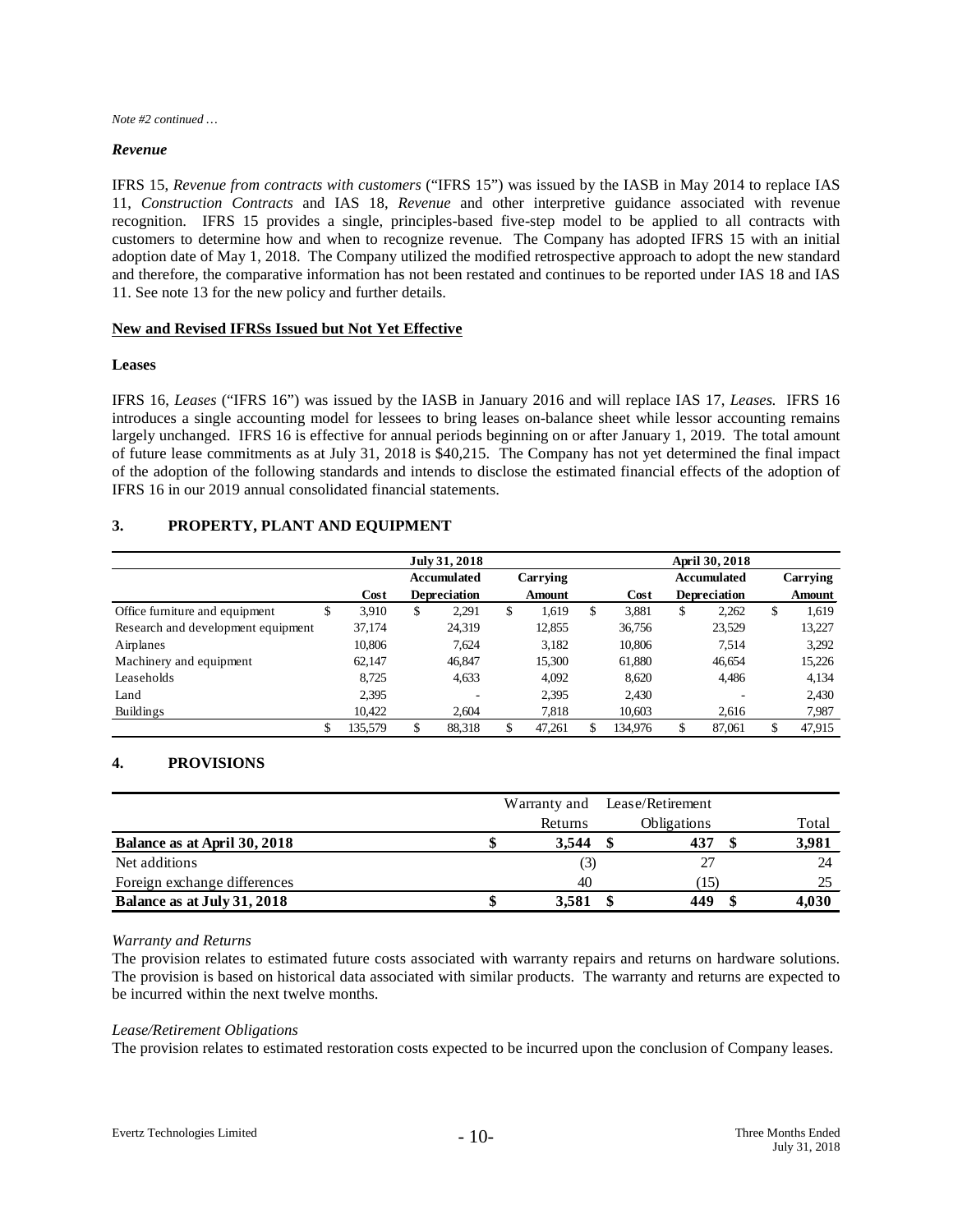## **5. CAPITAL STOCK**

Authorized capital stock consists of: Unlimited number of preferred shares Unlimited number of common shares

|                                      | Number of     | Amount  |
|--------------------------------------|---------------|---------|
|                                      | Common Shares |         |
| Balance as at April 30, 2018         | 76,481,746    | 138,675 |
| Issued on exercise of stock options  | 16,000        | 252     |
| Transferred on stock option exercise | -             | 49      |
| Balance as at July 31, 2018          | 76,497,746    | 138,976 |

### *Dividends Per Share*

During the quarter, \$0.18 in dividends per share was declared (2017 - \$0.18).

## **6. SELLING, ADMINISTRATIVE AND GENERAL EXPENSES**

|                                               | Three month period ended | Three month period ended |
|-----------------------------------------------|--------------------------|--------------------------|
|                                               | July 31, 2018            | July 31, 2017            |
| Selling and administrative                    | 15,905                   | 15,827                   |
| Share-based compensation                      | 601                      | 1,201                    |
| Depreciation of property, plant and equipment |                          |                          |
| (non-production)                              | 738                      | 896                      |
|                                               | 17.244                   | 17.924                   |

## **7. STATEMENT OF CASH FLOWS**

## **Changes in non**–**cash working capital items**

|                             | Three month period ended<br>July 31, 2018 | Three month period ended<br>July 31, 2017 |
|-----------------------------|-------------------------------------------|-------------------------------------------|
| Trade and other receivables | \$<br>(10, 633)                           | \$<br>8,996                               |
| Contract assets             | 5,814                                     | (1, 335)                                  |
| Inventories                 | 640                                       | 81                                        |
| Prepaid expenses            | (1, 418)                                  | (1,817)                                   |
| Trade and other payables    | 8,950                                     | 8,159                                     |
| Deferred revenue            | (642)                                     | 4,609                                     |
| Provisions                  | 49                                        | 351                                       |
|                             | 2.760                                     | 19,044                                    |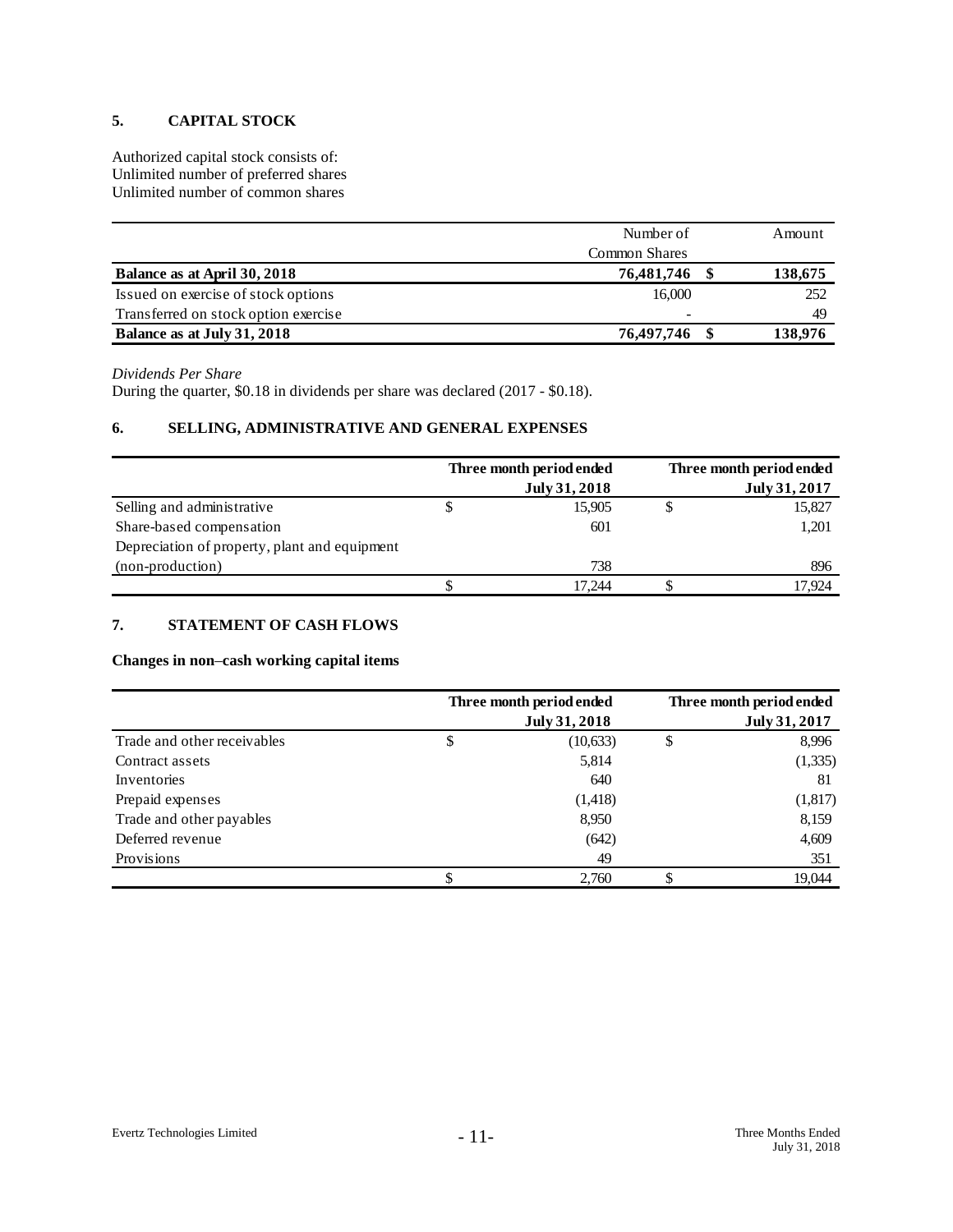## **8. SHARE BASED PAYMENTS**

## *Stock Option Plan*

The Company established, in June 2006, a stock option plan to attract, retain, motivate and compensate employees, officers and eligible directors who are integral to the growth and success of the Company. A number of shares equal to 10% of the Company's outstanding common shares are to be reserved for issuance under the stock option plan.

The Board of Directors administers the stock option plan and will determine the terms of any options granted. The exercise price of an option is to be set by the Board of Directors at the time of grant but shall not be lower than the market price as defined in the option plan at the time of grant. The term of the option cannot exceed 10 years. Stock options currently granted normally fully vest and expire by the end of the fifth year.

The changes in the number of outstanding share options are as follows:

|                              | Number of |    | Weighted              |
|------------------------------|-----------|----|-----------------------|
|                              | Options   |    | Average               |
|                              |           |    | <b>Exercise Price</b> |
| Balance as at April 30, 2018 | 2,241,000 |    | 16.78                 |
| Granted                      | 20,000    |    | 17.24                 |
| Exercised                    | (16,000)  |    | 15.79                 |
| Forfeited                    | (3,000)   |    | 17.03                 |
| Balance as at July 31, 2018  | 2,242,000 | JD | 16.79                 |

Stock options outstanding as at July 31, 2018 are:

| <b>Exercise Price</b> | <b>Weighted Average</b> |       | Number of      | <b>Weighted Average</b> | Number of                |    | <b>Weighted Average</b>    |
|-----------------------|-------------------------|-------|----------------|-------------------------|--------------------------|----|----------------------------|
|                       | <b>Exercise Price</b>   |       | Outstanding    | Remaining               | <b>Options</b>           |    | <b>Exercise Price of</b>   |
|                       |                         |       | <b>Options</b> | <b>Contractual Life</b> | Exercisable              |    | <b>Exercisable Options</b> |
| $$15.00 - $15.37$     |                         | 15.35 | 405,000        | 1.3                     | 233,000                  | \$ | 15.36                      |
| $$16.30 - $16.87$     |                         | 16.82 | 135,000        | 1.5                     | $\overline{\phantom{a}}$ | S  | -                          |
| \$17.03               |                         | 17.03 | 1,367,000      | 1.4                     | 1,077,800                | \$ | 17.03                      |
| $$17.19 - $18.63$     |                         | 17.53 | 335,000        | 1.4                     | 83.500                   | \$ | 17.69                      |
| Totals                |                         | 16.79 | 2,242,000      | 1.4                     | 1.394.300                | \$ | 16.79                      |

## *Restricted Share Unit Plan*

The Company established, in March 2016, a restricted share unit ("RSU") plan to provide an incentive to participants; including key executives of the Company, by rewarding such participants with equity-based compensation. Under the terms of the plan, RSU's are issued to the participant with a vesting period of three years. On the vesting date, all RSU's will be redeemed in cash at the fair market value at the date of vest plus any accrued dividends. The changes in the number of outstanding RSUs are as follows:

|                              | Number of   |
|------------------------------|-------------|
|                              | <b>RSUs</b> |
| Balance as at April 30, 2017 | 690,000     |
| Granted                      | 0           |
| Forfeited                    | (5,000)     |
| Balance as at July 31, 2018  | 685,000     |

As at July 31, 2018, the average remaining contractual life for outstanding RSUs is 1.1 years (2017 – 1.8 years).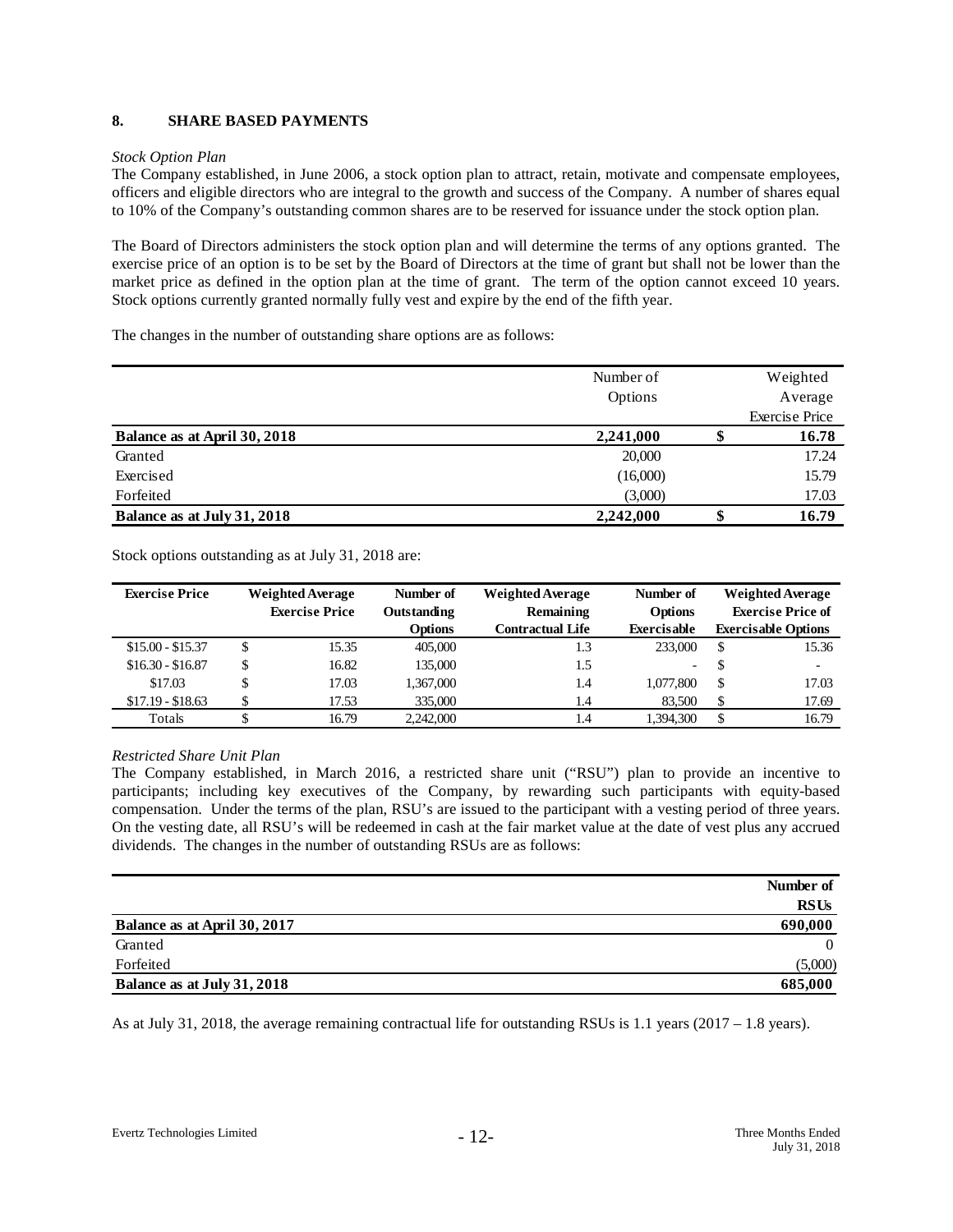#### *Note #8 continued …*

### **Compensation expense**

#### *Stock Option Plan*

The share based compensation expense that has been charged against earnings over the three month period is \$80 (2017 - \$241). Compensation expense on grants during the year was calculated using the Black-Scholes option pricing model with the following weighted average assumptions:

|                                                   | July 31, 2018 |
|---------------------------------------------------|---------------|
| Risk-free interest rate                           | 2.02%         |
| Dividend yield                                    | 4.18%         |
| Expected life                                     | 5 years       |
| Expected volatility                               | 16%           |
| Weighted average grant-date fair value:           |               |
| Where the exercise price equaled the market price | \$1.42        |

Expected volatility is based on historical share price volatility over the past five years of the Company. Share based compensation expense was calculated using a weighted average forfeiture rate of 21% (2017 – 22%).

### *Restricted Share Unit Plan*

The share based compensation expense that has been charged against earnings over the three month period is \$521 (2017 - \$960). Share based compensation expense was calculated using a weighted average forfeiture rate of 5%  $(2017 - 6%)$ . As at July 31, 2018, the total liability included within trade and other payables is \$8,056 (2017 -\$7,535).

## **9. SEGMENTED INFORMATION**

The Company reviewed its operations and determined that it operates a single reportable segment, the television broadcast equipment market. The single reportable operating segment derives its revenues from the sale of hardware and software solutions including related services, training and commissioning.

|                      | Three month period ended |               | Three month period ended |
|----------------------|--------------------------|---------------|--------------------------|
| Revenue              |                          | July 31, 2018 | July 31, 2017            |
| <b>United States</b> | Φ                        | 69.935        | 60,783                   |
| International        |                          | 27,893        | 43,647                   |
| Canada               |                          | 5.261         | 4,579                    |
|                      | J.                       | 103,089       | 109,009                  |

|                      | July 31, 2018          |        |  |          | <b>April 30, 2018</b>  |        |    |          |  |
|----------------------|------------------------|--------|--|----------|------------------------|--------|----|----------|--|
|                      | <b>Property, Plant</b> |        |  |          | <b>Property, Plant</b> |        |    |          |  |
|                      | and Equipment          |        |  | Goodwill | and Equipment          |        |    | Goodwill |  |
| <b>United States</b> | ◡                      | 5,201  |  | 372      |                        | 5,297  | \$ | 367      |  |
| International        |                        | 10,528 |  | 17.698   |                        | 10,250 |    | 17,801   |  |
| Canada               |                        | 31.532 |  |          |                        | 32,368 |    | -        |  |
|                      |                        | 47.261 |  | 18.070   |                        | 47.915 |    | 18,168   |  |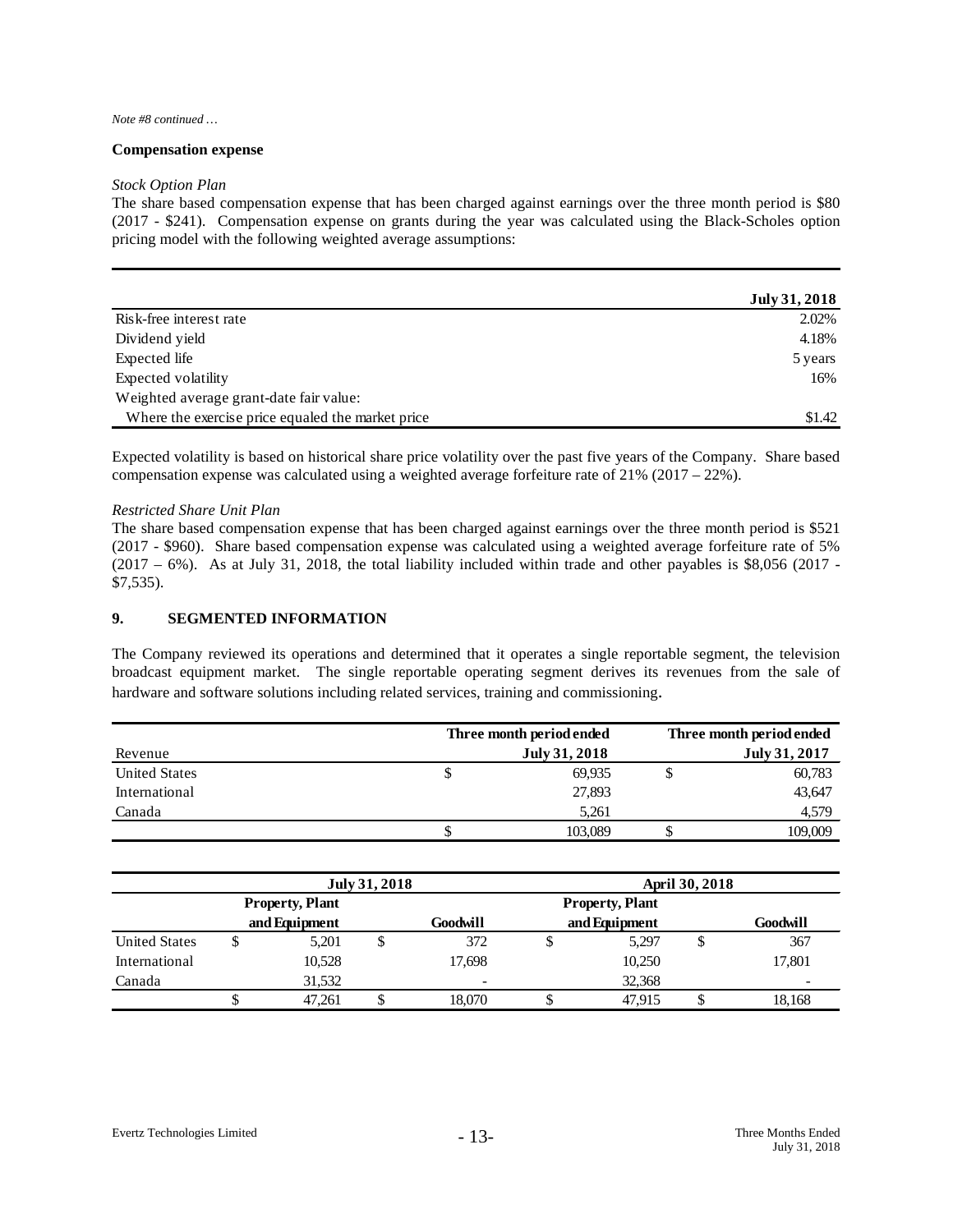## **10. REVENUE**

|                                                                              | Three month period ended<br>July 31, 2018 |         | Three month period ended<br>July 31, 2017 |         |  |
|------------------------------------------------------------------------------|-------------------------------------------|---------|-------------------------------------------|---------|--|
| Hardware, software including related services,<br>training and commissioning |                                           | 99.027  |                                           | 99,336  |  |
| Long term contract revenue                                                   |                                           | 4.062   |                                           | 9,673   |  |
|                                                                              |                                           | 103,089 |                                           | 109,009 |  |

## **11. RELATED PARTY TRANSACTIONS**

Balances and transactions between the Company and its subsidiaries, which are related parties of the Company, have been eliminated on consolidation and are not disclosed in this note. Details of transactions between the Company and other related parties are disclosed below.

## *Related Party Transactions*

Two shareholders each indirectly hold a 10% interest in the Company's leased premises in Ontario. This lease expires in 2029 with a total of \$11,322 committed over the remaining term. During the period, rent paid for the leased principal premises amounted to \$221 (2017 – \$216) with no outstanding amounts due as at July 31, 2018.

The Company also leases property where two shareholders indirectly own 100% interest. This lease expires in 2021 with a total of \$805 committed over the remaining term. During the period, rent paid for the leased principal premises amounted to \$66 (2017 – \$66) with no outstanding amounts due as at July 31, 2018.

On December 1, 2008 the Company entered into a property lease agreement where two shareholders each indirectly hold a 20% interest in the Company's leased premises in Ontario. This lease expires in 2028 with a total of \$9,205 committed over the remaining term. During the period, rent paid for the leased principal premises amounted to \$209 (2017 – \$209) with no outstanding amounts due as at July 31, 2018.

On May 1, 2009 the Company entered into a property lease agreement where two shareholders each indirectly hold a 35% interest. This lease expires in 2029 with a total of \$5,798 committed over the remaining term. During the period, rent paid for the leased principal premises amounted to \$121 (2017 – \$121) with no outstanding amounts due as at July 31, 2018.

On December 15, 2013 the Company renewed a property lease agreement where a director indirectly owns 100% interest. The lease expires in 2023 with a total of \$821 committed over the remaining term. During the period, rent paid for the leased principal premises amounted to \$35 (2017 – \$35) with no outstanding amounts due as at July 31, 2018.

On May 1, 2016 the Company entered into a property lease agreement where two shareholders each hold a 46.6% interest. This lease expires in 2026 with a total of \$7,867 committed over the remaining term. During the period, rent paid for the leased principal premises amounted to \$245 (2017 – \$242) with no outstanding amounts due as at July 31, 2018.

On August 1, 2016 the Company entered into a property lease agreement where two shareholders indirectly own 100% interest. This lease expires in 2026 with a total of \$2,147 committed over the remaining term. During the period, rent paid for the leased principal premises amounted to \$61 (2017 – \$61) with no outstanding amounts due as at July 31, 2018.

These transactions were in the normal course of business and recorded at an exchange value established and agreed upon by related parties.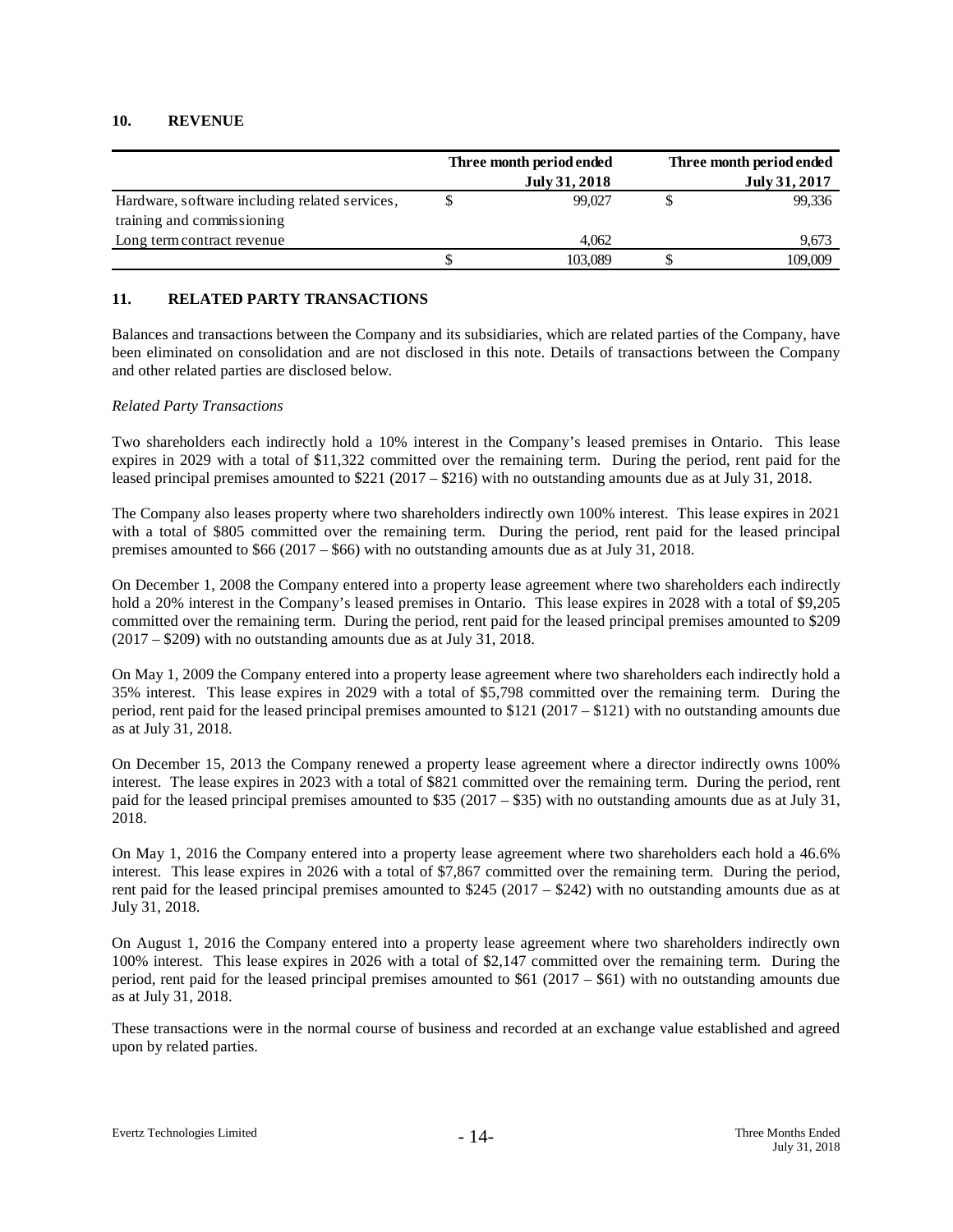## **12. EARNINGS PER SHARE**

|                                            | Three month period ended<br>July 31, 2018 | Three month period ended<br>July 31, 2017 |
|--------------------------------------------|-------------------------------------------|-------------------------------------------|
| Weighted average common shares outstanding | 76,488,876                                | 75,905,270                                |
| Dilutive effect of stock options           | 25.632                                    | 114,292                                   |
| Diluted weighted average common shares     |                                           |                                           |
| outstanding                                | 76.514.508                                | 76,019,562                                |

The weighted average number of diluted common shares excludes 1,832,000 options because they were anti-dilutive during the period  $(2017 - 122,500)$ .

## **13. EXPLANATION OF ADOPTION OF IFRS 15, REVENUE FROM CONTRACTS WITH CUSTOMERS AND IFRS 9, FINANCIAL INSTRUMENTS**

### *Revenue*

IFRS 15, *Revenue from contracts with customers* ("IFRS 15") was issued by the IASB in May 2014 to replace IAS 11, *Construction Contracts* and IAS 18, *Revenue* and other interpretive guidance associated with revenue recognition. IFRS 15 provides a single, principles-based five-step model to be applied to all contracts with customers to determine how and when to recognize revenue. The five-step recognition model used to apply the standard includes; 1) identify the contract(s) with the customer; 2) identify the separate performance obligations in the contract; 3) determine the transaction price; 4) allocate the transaction price to separate performance obligations; and 5) recognize revenue when (or as) each performance obligation is satisfied. The Company has adopted IFRS 15, effective May 1, 2018, using the modified retrospective approach. Under this approach, the Company has recognized the cumulative effect of initially applying IFRS 15 as an adjustment to the opening balance of retained earnings as at May 1, 2018. Therefore, the comparative information has not been restated and continues to be reported under IAS 18 and IAS 11.

The details of the primary changes on adoption of IFRS 15 are set out below.

A. Software license arrangements:

Under the Company's previous revenue recognition policies, license revenue from term-based licenses was generally deferred and amortized on a ratable basis over the license term. Under IFRS 15, the Company has deemed certain licenses to be generally distinct from other performance obligations. Revenue allocated to the distinct license is recognized at the time that both the right-to-use the software has commenced for the term and the software has been made available to the customer. As a result of the change, the Company recognized a \$95 decrease in deferred revenue and a corresponding increase to retained earnings within shareholders equity effective May 1, 2018. In addition, the change has resulted in a decrease of revenue of \$17 during the three month quarter ended July 31, 2018 and a decrease of deferred revenue of \$78 as at July 31, 2018.

B. Contract assets and costs to obtain a contract:

Under IFRS 15, certain contract acquisition costs, such as sales commissions paid to employees or third parties, are to be recognized as an asset and amortized into operating expenses over time. Under the Company's previous accounting policies, such costs were expensed as incurred. As a result of the change, the Company recognized a \$262 increase in contract assets and a corresponding increase to trade and other pyables, effective May 1, 2018. The inclusion of sales commissions within the definition of contract costs did not have a significant impact on the three month quarter ended July 31, 2018.

For comparative purposes, as at April 30, 2018 contract assets of \$21,830 previously classified in trade and other receivables have been reclassified to contract assets.